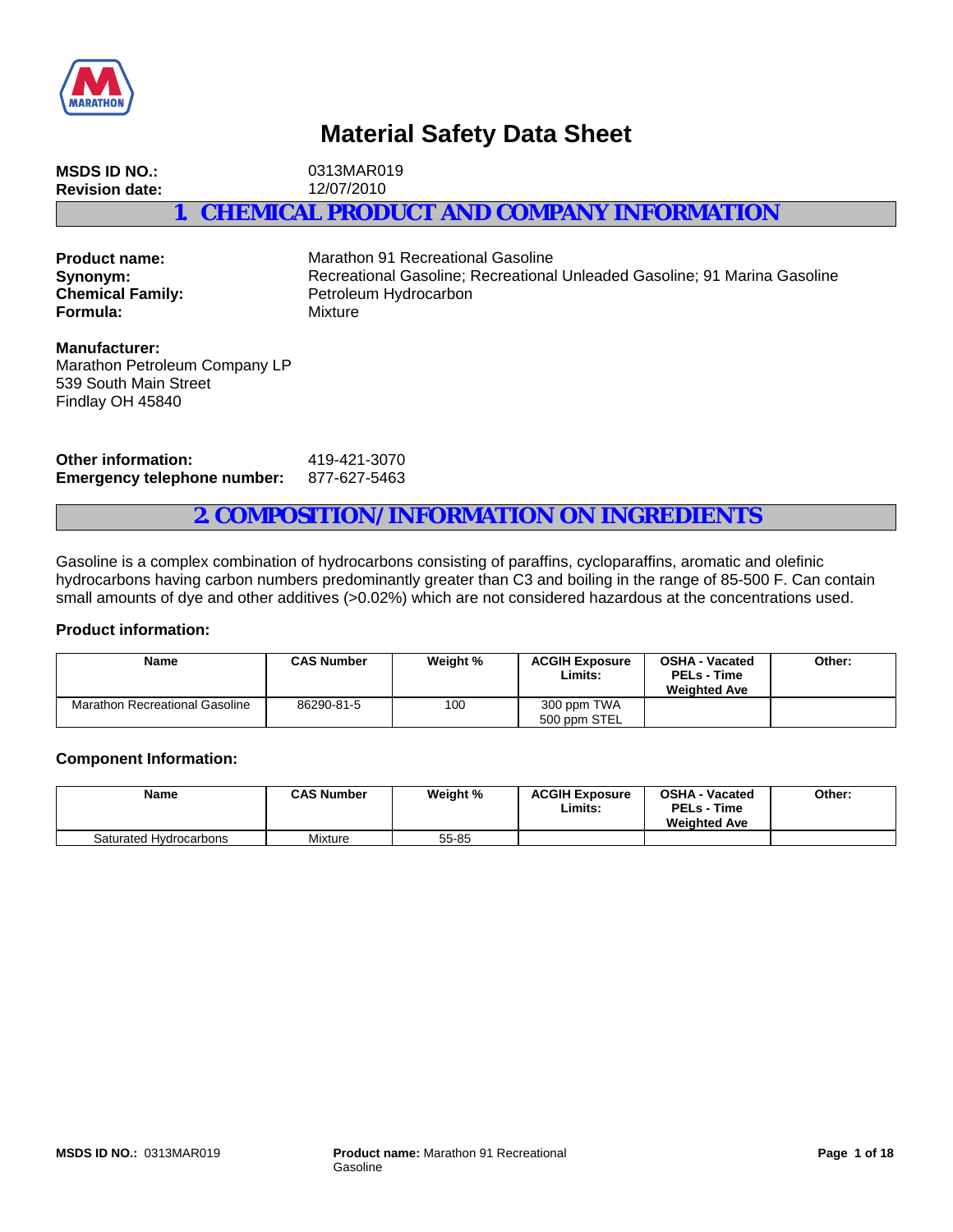| <b>Name</b>              | <b>CAS Number</b> | Weight %    | <b>ACGIH Exposure</b><br>Limits:                                                                                             | <b>OSHA - Vacated</b><br><b>PELs - Time</b><br><b>Weighted Ave</b>                                     | Other:                                                                                                                         |
|--------------------------|-------------------|-------------|------------------------------------------------------------------------------------------------------------------------------|--------------------------------------------------------------------------------------------------------|--------------------------------------------------------------------------------------------------------------------------------|
| Aromatic Hydrocarbons    | Mixture           | $10 - 40$   |                                                                                                                              |                                                                                                        |                                                                                                                                |
| Unsaturated Hydrocarbons | Mixture           | $1 - 15$    |                                                                                                                              |                                                                                                        |                                                                                                                                |
| Toluene                  | 108-88-3          | $1 - 15$    | 20 ppm TWA                                                                                                                   | $= 100$ ppm TWA<br>$= 375$ mg/m <sup>3</sup> TWA<br>$= 150$ ppm STEL<br>$=$ 560 mg/m <sup>3</sup> STEL |                                                                                                                                |
| Xylene                   | 1330-20-7         | $2 - 10$    | 100 ppm TWA<br>150 ppm STEL                                                                                                  | $= 100$ ppm TWA<br>$= 435$ mg/m <sup>3</sup> TWA<br>$= 150$ ppm STEL<br>$= 655$ mg/m <sup>3</sup> STEL |                                                                                                                                |
| 1,2,4-Trimethylbenzene   | 95-63-6           | $1 - 5$     | $= 25$ ppm TWA                                                                                                               | $= 125$ mg/m <sup>3</sup> TWA<br>$= 25$ ppm TWA                                                        |                                                                                                                                |
| Benzene                  | $71-43-2$         | $0.5 - 3.5$ | Skin - potential<br>significant contribution<br>to overall exposure by<br>the cutaneous route<br>0.5 ppm TWA<br>2.5 ppm STEL | $= 25$ ppm Ceiling<br>$= 10$ ppm TWA<br>$= 50$ ppm STEL                                                | <b>OSHA Exposure Limit</b><br>as specified in<br>1910.1028:<br>$=1.0$ ppm TWA<br>$= 5$ ppm STEL<br>$= 0.5$ ppm Action<br>Level |
| Hexane                   | 110-54-3          | $0 - 3$     | Skin - potential<br>significant contribution<br>to overall exposure by<br>the cutaneous route<br>50 ppm TWA                  | $= 180$ mg/m <sup>3</sup> TWA<br>$= 50$ ppm TWA                                                        |                                                                                                                                |
| Ethyl Benzene            | $100 - 41 - 4$    | $0.5 - 2.0$ | 100 ppm TWA<br>125 ppm STEL                                                                                                  | $= 100$ ppm TWA<br>$= 435$ mg/m <sup>3</sup> TWA<br>$= 125$ ppm STEL<br>$=$ 545 mg/m <sup>3</sup> STEL |                                                                                                                                |
| Naphthalene              | $91 - 20 - 3$     | $0.1 - 0.5$ | Skin - potential<br>significant contribution<br>to overall exposure by<br>the cutaneous route<br>10 ppm TWA<br>15 ppm STEL   | $= 10$ ppm TWA<br>$=$ 50 mg/m <sup>3</sup> TWA<br>$= 15$ ppm STEL<br>$= 75$ mg/m <sup>3</sup> STEL     |                                                                                                                                |

Notes: **Notes:** The manufacturer has voluntarily elected to reflect exposure limits contained in OSHA's 1989 air contaminants standard in its MSDS's, even though certain of those exposure limits were vacated in 1992.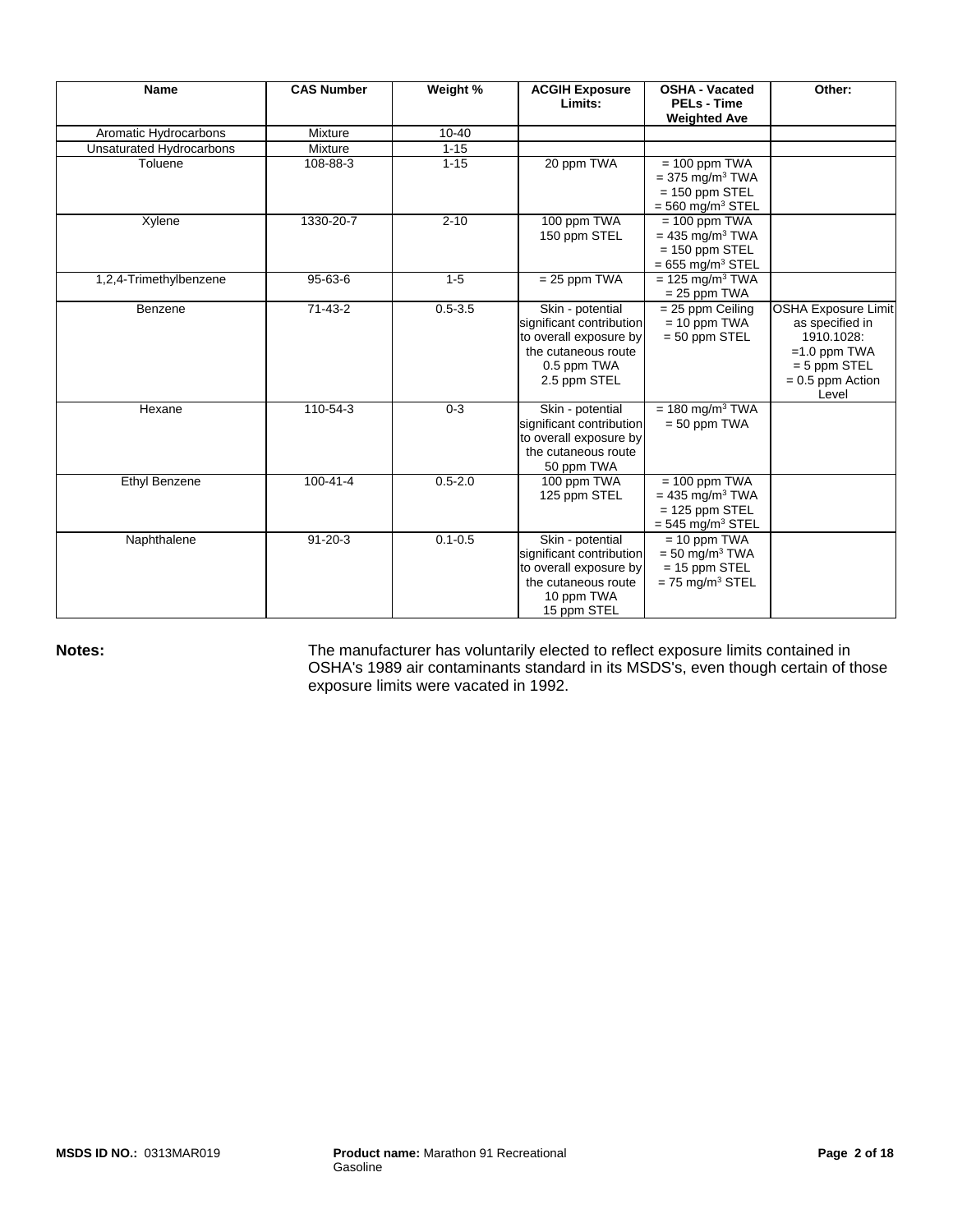## 3. HAZARDS IDENTIFICATION

## **EMERGENCY OVERVIEW**

DANGER!

#### FUMES MAY CAUSE EYE AND RESPIRATORY IRRITATION. MAY BE HARMFUL OR FATAL IF SWALLOWED MAY CAUSE LUNG DAMAGE OVEREXPOSURE MAY CAUSE CNS DEPRESSION BREATHING HIGH CONCENTRATIONS CAN CAUSE IRREGULAR HEARTBEATS WHICH MAY BE FATAL

### DANGER - CONTAINS BENZENE - MAY CAUSE CANCER CAN CAUSE LEUKEMIA AND OTHER BLOOD DISORDERS. POTENTIAL REPRODUCTIVE HAZARD SEE TOXICOLOGICAL INFORMATION SECTION FOR MORE INFORMATION

EXTREMELY FLAMMABLE LIQUID AND VAPOR VAPOR MAY CAUSE FLASH FIRE OR EXPLOSION MATERIAL MAY ACCUMULATE STATIC CHARGE

## **STABLE**

#### **Inhalation:**

Breathing high concentrations may be harmful.

May cause central nervous system depression or effects. Symptoms may include headache, excitation, euphoria, dizziness, incoordination, drowsiness, light-headedness, blurred vision, fatigue, tremors, convulsions, loss of consciousness, coma, respiratory arrest and death, depending on the concentration and duration of exposure. Breathing high concentrations of this material, for example, in a confined space or by intentional abuse, can cause irregular heartbeats which can cause death. See Toxicological Effects (Section 11) for more information.

### **Ingestion:**

Swallowing this material may be harmful.

May cause irritation of the mouth, throat and gastrointestinal tract.

May cause central nervous system depression or effects. Symptoms may include salivation, pain, nausea, vomiting and diarrhea. Exposure may also cause central nervous system symptoms similar to those listed under "Inhalation" (see Inhalation section).

### **Skin contact:**

Contact may cause reddening, itching and inflammation.

Skin contact may cause harmful effects in other parts of the body.

## **Eye contact:**

Contact may cause pain and severe reddening and inflammation of the conjunctiva. Effects may become more serious with repeated or prolonged contact.

### **Carcinogenic Evaluation:**

#### **Product information:**

| Name                                  | <b>IARC</b>  | <b>NTP</b>          | <b>ACGIH-</b>           | <b>OSHA - Select</b> |
|---------------------------------------|--------------|---------------------|-------------------------|----------------------|
|                                       | Carcinogens: | <b>Carcinogens:</b> | Carcinogens:            | <b>Carcinogens:</b>  |
| <b>Marathon Recreational Gasoline</b> | NΕ           |                     | A3 - Confirmed Animal   |                      |
| 86290-81-5                            |              |                     | Carcinogen with Unknown |                      |
|                                       |              |                     | Relevance to Humans     |                      |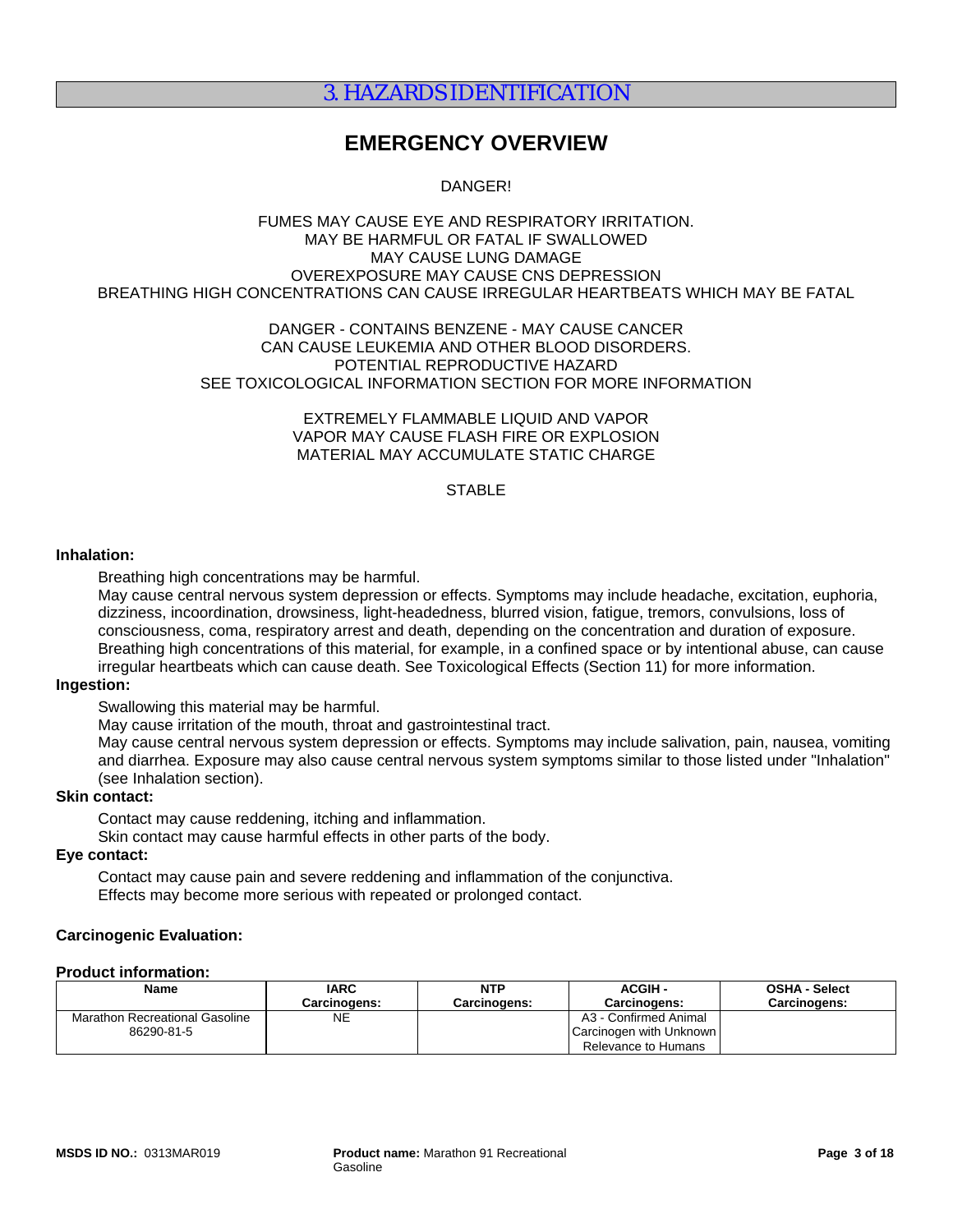**Notes:** The International Agency for Research on Cancer (IARC) has determined that there is inadequate evidence for the carcinogenicity of gasoline in humans. IARC determined that limited evidence of carcinogenicity in animals exists. IARC`s overall evaluation of gasoline, in spite of limited carcinogenicity evidence, has resulted in the IARC designation of gasoline as possibly carcinogenic to humans (Group 2B) because gasoline contains benzene.

> IARC has determined that there is inadequate evidence for the carcinogenicity of gasoline engine exhaust in humans or animals. However, IARC`s overall evaluation on gasoline engine exhaust, in spite of the absence of carcinogenicity data, has resulted in the IARC designation of gasoline engine exhaust as possibly carcinogenic to humans (Group 2B) because of the presence of certain engine exhaust components.

### **Component Information:**

| <b>Name</b>          | <b>IARC</b>          | <b>NTP</b>                                           | <b>ACGIH-</b>              | <b>OSHA - Select</b> |
|----------------------|----------------------|------------------------------------------------------|----------------------------|----------------------|
|                      | Carcinogens:         | Carcinogens:                                         | Carcinogens:               | Carcinogens:         |
| Toluene              |                      | male rat-no evidence;                                | A4 - Not Classifiable as a |                      |
| 108-88-3             |                      | female rat-no evidence;                              | Human Carcinogen           |                      |
|                      |                      | male mice-no evidence;                               |                            |                      |
|                      |                      | female mice-no evidence                              |                            |                      |
| Xylene               |                      | male rat-no evidence;                                | A4 - Not Classifiable as a |                      |
| 1330-20-7            |                      | female rat-no evidence:                              | Human Carcinogen           |                      |
|                      |                      | male mice-no evidence;                               |                            |                      |
|                      |                      | female mice-no evidence                              |                            |                      |
| Benzene              | Supplement 7 [1987], | Known Human Carcinogen                               | A1 - Confirmed Human       | Present              |
| $71 - 43 - 2$        | Monograph 29 [1982]  | male rat-clear evidence;                             | Carcinogen                 |                      |
|                      |                      | female rat-clear evidence;                           |                            |                      |
|                      |                      | male mice-clear evidence:                            |                            |                      |
|                      |                      | female mice-clear                                    |                            |                      |
|                      |                      | evidence                                             |                            |                      |
| <b>Ethyl Benzene</b> | Monograph 77 [2000]  | male rat-clear evidence;                             | A3 - Confirmed Animal      | Present              |
| $100 - 41 - 4$       |                      | female rat-some evidence:                            | Carcinogen with Unknown    |                      |
|                      |                      | male mice-some evidence:                             | Relevance to Humans        |                      |
|                      |                      | female mice-some                                     |                            |                      |
|                      |                      | evidence                                             |                            |                      |
| Naphthalene          | Monograph 82 [2002]  | Reasonably Anticipated To A4 - Not Classifiable as a |                            | Present              |
| $91 - 20 - 3$        |                      | Be A Human Carcinogen                                | Human Carcinogen           |                      |
|                      |                      | male rat-clear evidence;                             |                            |                      |
|                      |                      | female rat-clear evidence;                           |                            |                      |
|                      |                      | male mice-no evidence;                               |                            |                      |
|                      |                      | female mice-some                                     |                            |                      |
|                      |                      | evidence                                             |                            |                      |

**Notes: The International Agency for Research on Cancer (IARC), the National Toxicology** Program (NTP), and OSHA have determined that there is sufficient evidence for the carcinogenicity of benzene in humans (Group 1A).

> The International Agency for Reasearch on Cancer (IARC) has determined that there is sufficient evidence for the carcinogenicity of alcoholic beverages (ethanol) in humans (Group 1).

The International Agency for Research on Cancer (IARC) has concluded that ethyl benzene is possibly carcinogenic to humans (Group 2B).

The International Agency for Research on Cancer (IARC) and the Environmental Protection Agency (EPA) have determined that naphthalene is a possible human carcinogen.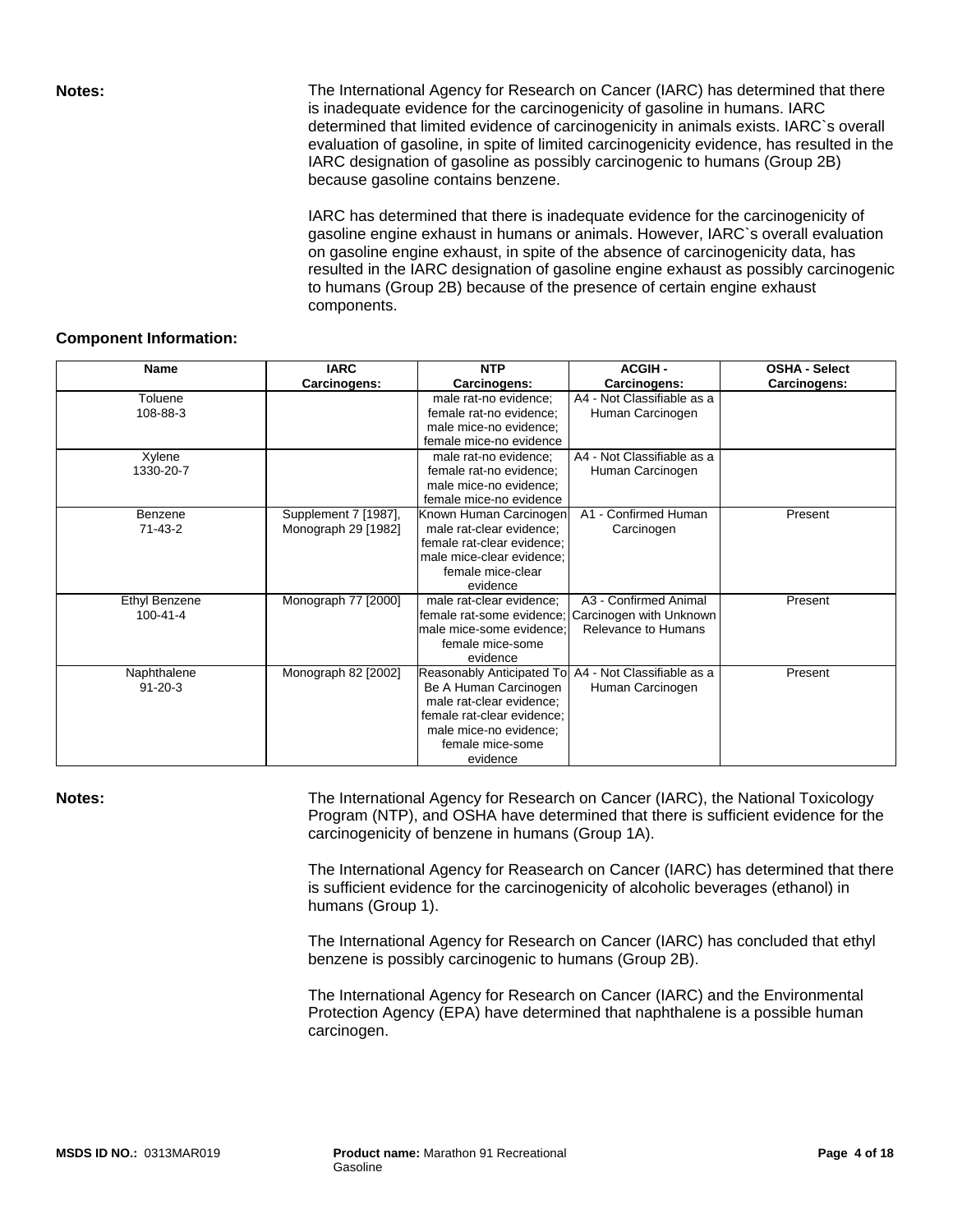## **4. FIRST AID MEASURES**

| <b>Eye Contact:</b>                                            |                                                                                                                                                                                                                                                                                                                                                                                                  |
|----------------------------------------------------------------|--------------------------------------------------------------------------------------------------------------------------------------------------------------------------------------------------------------------------------------------------------------------------------------------------------------------------------------------------------------------------------------------------|
|                                                                | Flush immediately with large amounts of water for at least 15 minutes. Eyelids<br>should be held away from the eyeball to ensure thorough rinsing. GET IMMEDIATE<br><b>MEDICAL ATTENTION.</b>                                                                                                                                                                                                    |
| <b>Skin Contact:</b>                                           |                                                                                                                                                                                                                                                                                                                                                                                                  |
|                                                                | Immediately wash exposed skin with plenty of soap and water while removing<br>contaminated clothing and shoes. Get medical attention if irritation persists.<br>Place contaminated clothing in closed container until cleaned or discarded. If<br>clothing is to be laundered, inform the person performing the operation of<br>contaminant's hazardous properties.                              |
| Ingestion:                                                     |                                                                                                                                                                                                                                                                                                                                                                                                  |
|                                                                | Do not induce vomiting because of danger of aspirating liquid into lungs, causing<br>serious damage and chemical pneumonitis. If spontaneous vomiting occurs, keep<br>head below hips to prevent aspiration and monitor for breathing difficulty.<br>Never give anything by mouth to an unconscious person. Keep affected person warm<br>and at rest.<br><b>GET IMMEDIATE MEDICAL ATTENTION.</b> |
| Inhalation:                                                    |                                                                                                                                                                                                                                                                                                                                                                                                  |
|                                                                | Remove to fresh air. If not breathing, institute rescue breathing. If breathing is<br>difficult, ensure airway is clear and give oxygen. If heart has stopped, immediately<br>begin cardiopulmonary resuscitation (CPR). Keep affected person warm and at rest.<br><b>GET IMMEDIATE MEDICAL ATTENTION.</b>                                                                                       |
| <b>NOTES TO PHYSICIAN:</b>                                     |                                                                                                                                                                                                                                                                                                                                                                                                  |
|                                                                | INHALATION: This material (or a component) sensitizes the myocardium to the<br>effects of sympathomimetic amines. Epinephrine and other sympathomimetic drugs<br>may initiate cardiac arrhythmias in individuals exposed to this material.<br>Administration of sympathomimetic drugs should be avoided.                                                                                         |
|                                                                | INGESTION: If ingested this material represents a significant aspiration and chemical<br>pneumonitis hazard. Induction of emesis is not recommended.                                                                                                                                                                                                                                             |
| <b>Medical Conditions</b><br>Aggravated<br><b>By Exposure:</b> |                                                                                                                                                                                                                                                                                                                                                                                                  |
|                                                                | blood (anemia), bone marrow,<br>blood-forming organs, skin, respiratory system, lungs, liver, kidney,                                                                                                                                                                                                                                                                                            |

## **5. FIRE FIGHTING MEASURES**

**Suitable extinguishing media:** For small fires, Class B fire extinguishing media such as CO2, dry chemical, foam (AFFF/ATC) or water spray can be used. For large fires, water spray, fog or foam (AFFF/ATC) can be used. Fire fighting should be attempted only by those who are adequately trained and equipped with proper protective equipment.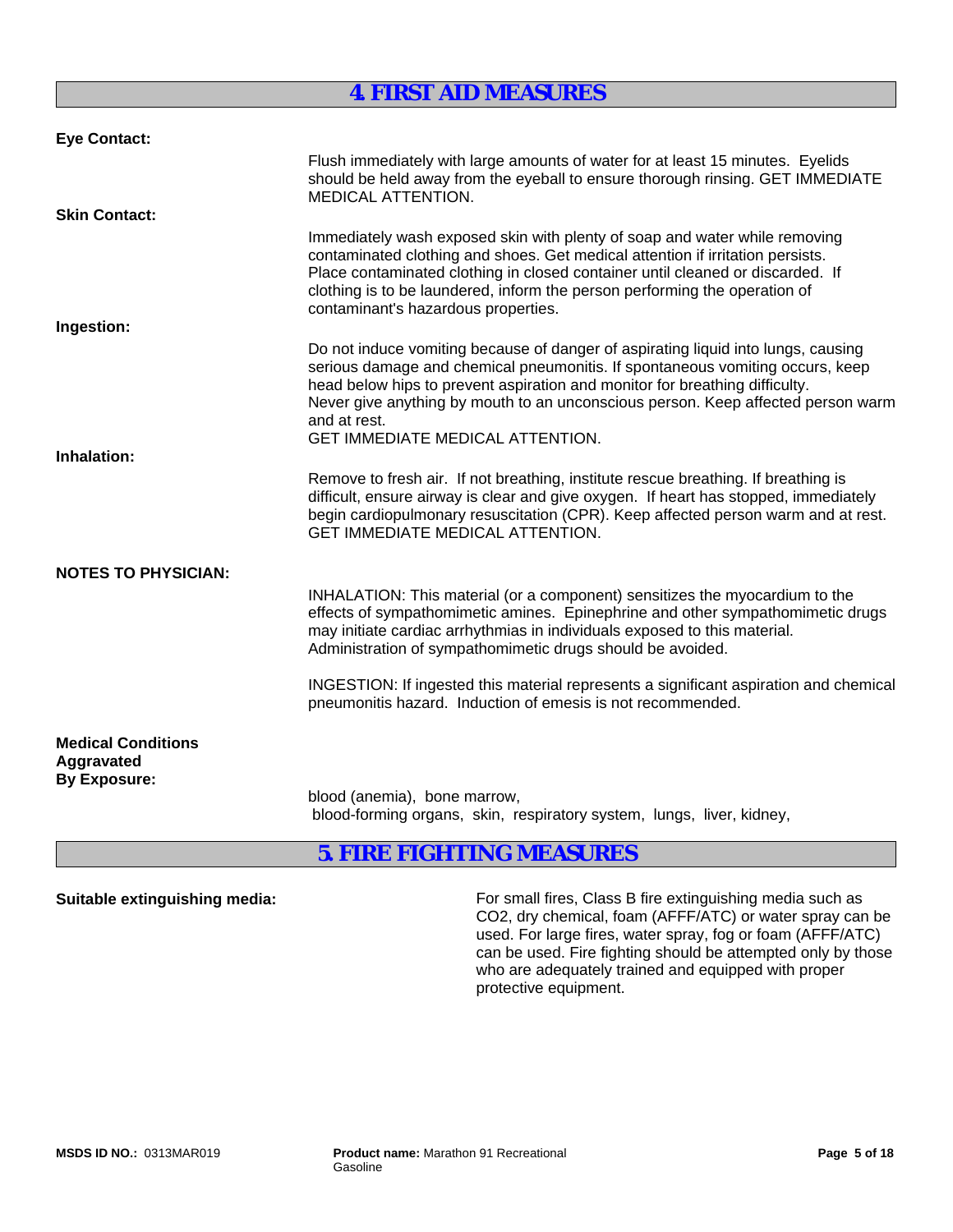## **5. FIRE FIGHTING MEASURES**

| <b>Specific hazards:</b>                       | This product has been determined to be a flammable liquid       |
|------------------------------------------------|-----------------------------------------------------------------|
|                                                |                                                                 |
|                                                | per the OSHA Hazard Communication Standard, and should          |
|                                                | be handled accordingly. Vapors may travel along the             |
|                                                | ground or be moved by ventilation and ignited by many           |
|                                                | sources such as pilot lights, sparks, electric motors, static   |
|                                                | discharge, or other ignition sources at locations distant from  |
|                                                | material handling. For additional fire related information, see |
|                                                | NFPA 30 or the North American Emergency Response                |
|                                                |                                                                 |
|                                                | Guide 128.                                                      |
| Special protective equipment for firefighters: | Avoid using straight water streams. Water may be                |
|                                                | ineffective in extinguishing low flash point fires, but can be  |
|                                                | used to cool exposed surfaces. Avoid excessive water spray      |
|                                                | application. Water spray and foam (AFFF/ATC) must be            |
|                                                | applied carefully to avoid frothing and from as far a distance  |
|                                                | as possible. Keep run-off water out of sewers and water         |
|                                                |                                                                 |
|                                                | sources.                                                        |
| <b>Flash point:</b>                            | -50 F                                                           |
|                                                |                                                                 |
| <b>Autoignition temperature:</b>               | C.A. 495 F                                                      |
| Flammable limits in air - lower (%):           | 1.4                                                             |
| Flammable limits in air - upper (%):           | 7.6                                                             |
| $\mathbf{r}$                                   |                                                                 |

## **NFPA rating:**

Other: - Flammability: 3 Health: 1 Instability: 0

## **6. ACCIDENTAL RELEASE MEASURES**

Personal precautions: Keep public away. Isolate and evacuate area. Shut off source if safe to do so. Eliminate all ignition sources. Advise authorities and National Response Center (800- 424-8802) if the product has entered a water course or sewer. Notify local health and pollution control agencies, if appropriate. Contain liquid with sand or soil. Recover and return free product to proper containers. Use suitable absorbent materials such as vermiculite, sand, or clay to clean up residual liquids.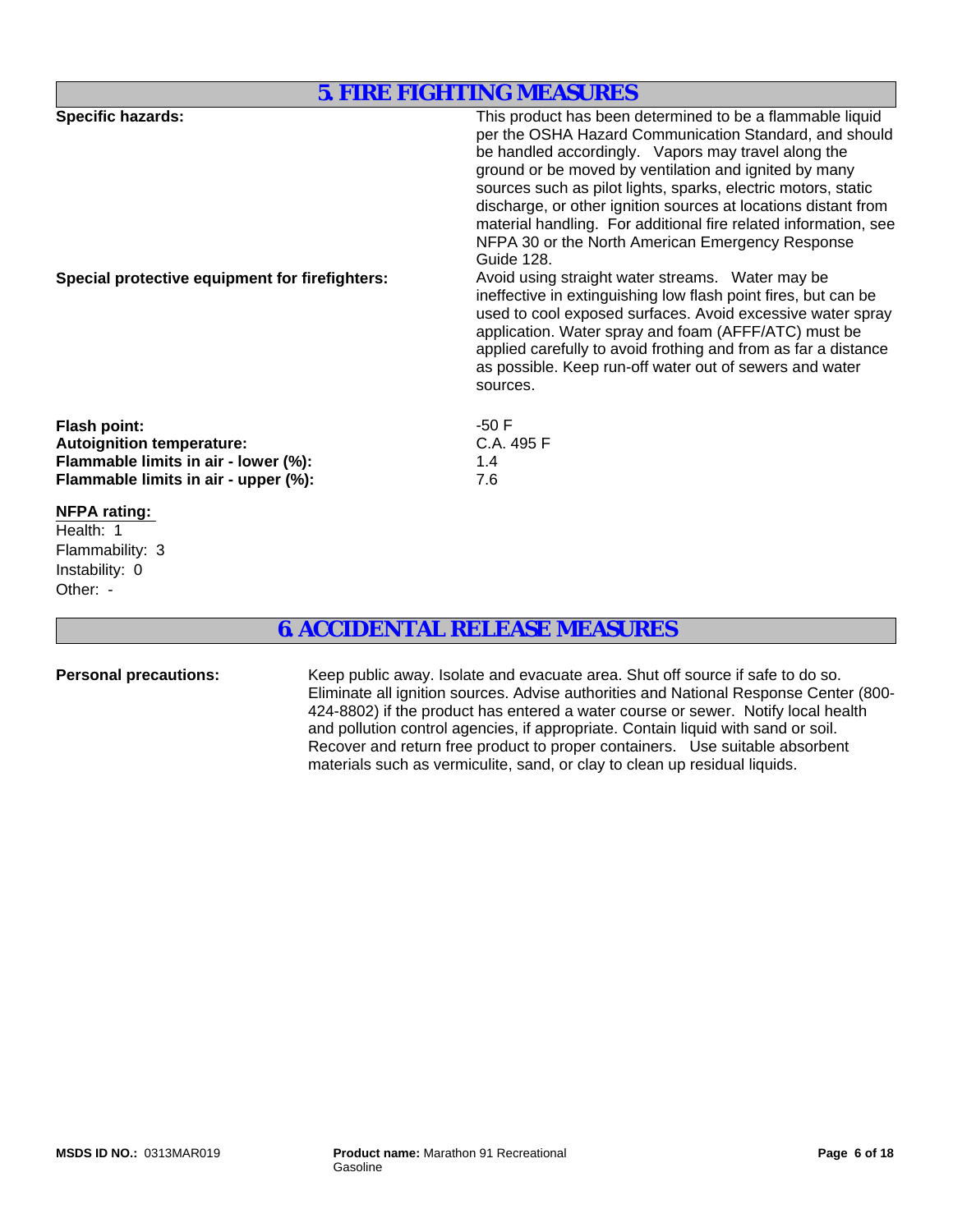## **7. HANDLING AND STORAGE**

### **Handling:**

Comply with all applicable EPA, OSHA, NFPA and consistent state and local requirements. Use appropriate grounding and bonding practices. Store in properly closed containers that are appropriately labeled and in a cool well-ventilated area. Do not expose to heat, open flames, strong oxidizers or other sources of ignition. Do not cut, drill, grind or weld on empty containers since they may contain explosive residues. Avoid skin contact. Exercise good personal hygiene including removal of soiled clothing and prompt washing with soap and water.

For use as a motor fuel only. Product should never be used as a solvent due to its flammable and potentially toxic properties. Siphoning by mouth can result in lung aspiration which can be harmful or fatal.

Portable containers of 12 gallons (45 liters) or less should never be filled while they are in or on a motor vehicle or marine craft. Static electric discharge can ignite fuel vapors when filling non-grounded containers or vehicles on trailers. Containers should be placed on the ground. The nozzle spout must be kept in contact with the container before and during the entire filling operation. Use only approved containers. A buildup of static electricity can occur upon re-entry into a vehicle during fueling especially in cold or dry climate conditions. The charge is generated by the action of dissimilar fabrics (i.e., clothing and upholstery) rubbing across each other as a person enters/exits the vehicle. A flash fire can result from this discharge if sufficient flammable vapors are present. Therefore, do not get back in your vehicle while refueling. Cellular phones and other electronic devices may have the potential to emit electrical charges (sparks). Sparks in potentially explosive atmospheres (including fueling areas such as gas stations) could cause an explosion if sufficient flammable vapors are present. Therefore, turn off cellular phones and other electronic devices when working in potentially explosive atmospheres or keep devices inside your vehicle during refueling.

## **8. EXPOSURE CONTROLS / PERSONAL PROTECTION**

## **PERSONAL PROTECTIVE EQUIPMENT**

| <b>Engineering measures:</b>   | Local or general exhaust required in an enclosed area or when there is inadequate<br>ventilation.                                                                                                                                                                                                                             |
|--------------------------------|-------------------------------------------------------------------------------------------------------------------------------------------------------------------------------------------------------------------------------------------------------------------------------------------------------------------------------|
| <b>Respiratory protection:</b> | Approved organic vapor chemical cartridge or supplied air respirators should be worn<br>for exposures to any components exceeding the TWA or STEL. Observe respirator<br>assigned protection factors (APFs) criteria cited in federal OSHA 1910.134. Self-<br>contained breathing apparatus should be used for fire fighting. |
| Skin and body protection:      | Use nitrile rubber, viton or PVA gloves for repeated or prolonged skin exposure.                                                                                                                                                                                                                                              |
| Eye protection:                | No special eye protection is normally required. Where splashing is possible, wear<br>safety glasses with side shields.                                                                                                                                                                                                        |
| <b>Hygiene measures:</b>       | No special protective clothing is normally required. Select protective clothing<br>depending on industrial operations. Use mechanical ventilation equipment that is<br>explosion-proof.                                                                                                                                       |

## **9. PHYSICAL AND CHEMICAL PROPERTIES:**

Gasoline

**Appearance:** Clear Or Colored Liquid **Physical state (Solid/Liquid/Gas):** Liquid Liquid **Substance type (Pure/Mixture):** Mixture **Color:** Clear or Colored **Colored Clear or Colored Odor:** Strong Hydrocarbon **Strong Hydrocarbon Molecular weight:** 100<br> **Note:** 100<br> **Note:** 100<br> **Note:** 100 **pH:** Neutral **Boiling point/range (5-95%):** 90-437 F **Melting point/range:** Not determined. **Decomposition temperature:** Not applicable. **Product name:** Marathon 91 Recreational **Product name: Marathon 91 Recreational <b>Page 7 of 18 Page 7 of 18 Page 7 of 18**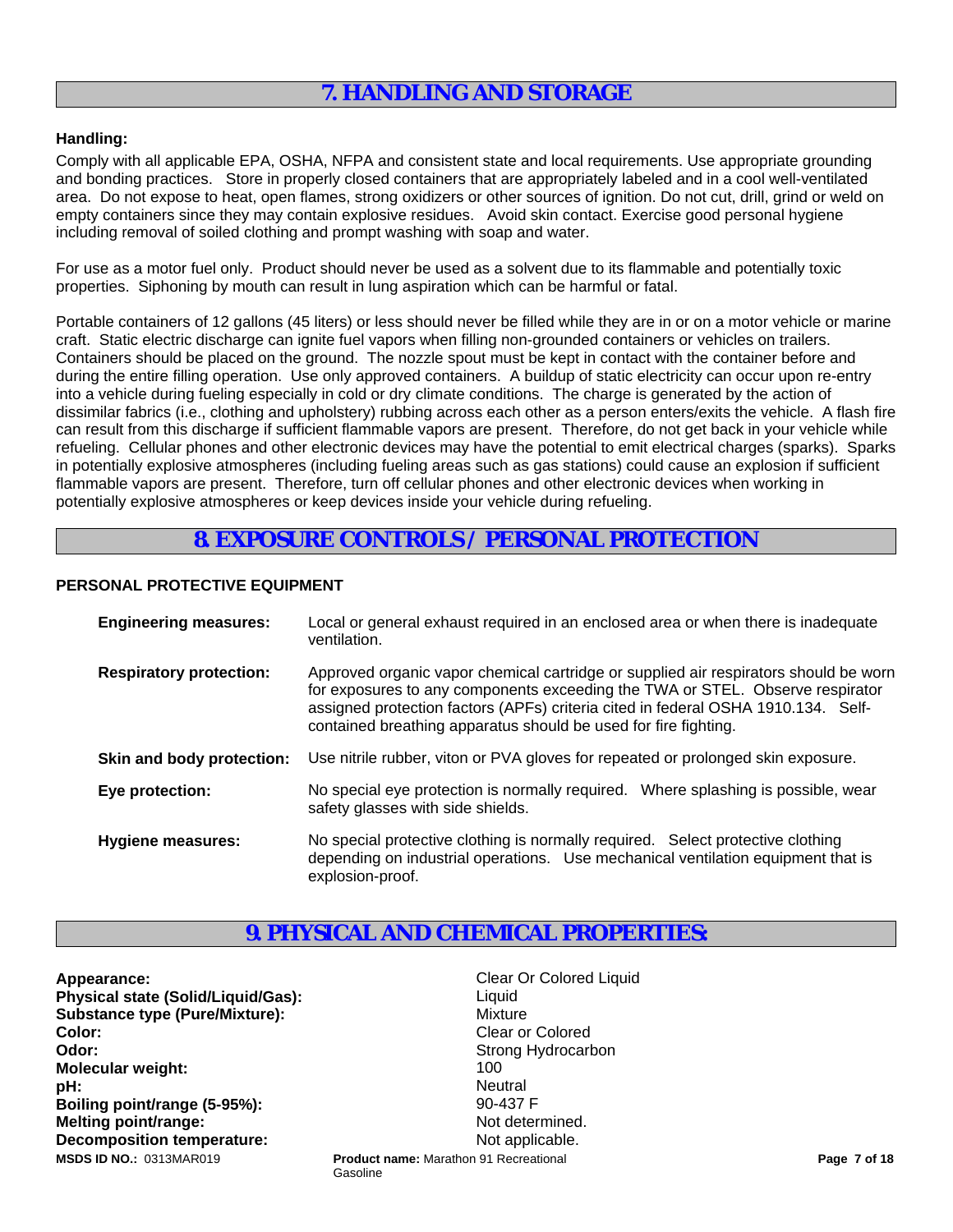## **9. PHYSICAL AND CHEMICAL PROPERTIES:**

**Specific gravity:** 0.70-0.77<br> **Density:** 0.70-0.77<br>
5.9-6.3 lb: **Bulk density:** No data available. **Vapor density:** 3-4 **Vapor pressure:**  $403-776$  mm Hg @ 100 F Evaporation rate:<br>
Solubility:<br>
Solubility:<br>
Negligible **Solubility:**<br> **Solubility** in other solvents:<br> **Solubility** in other solvents:<br> **Solubility** in other solvents: **Solubility in other solvents: Partition coefficient (n-octanol/water):** 2.13-4.5<br>VOC content(%): 100% **VOC content(%): Viscosity:** No data available.

**Density:** 5.9-6.3 lbs/gal

## **10. STABILITY AND REACTIVITY**

**Polymerization:** Will not occur.

**Stability:** The material is stable at 70 F, 760 mm pressure.

Hazardous decomposition products: Combustion produces carbon monoxide, aldehydes, aromatic and other hydrocarbons.

**Materials to avoid:** National Strong oxidizers such as nitrates, perchlorates, chlorine, fluorine.

**Conditions to avoid:** Excessive heat, sources of ignition, open flame.

## **11. TOXICOLOGICAL INFORMATION**

**Acute toxicity:**

**Product information:**

| Name                                   | Number                                   | Inhalation:              | Dermal:                   | Oral:                   |
|----------------------------------------|------------------------------------------|--------------------------|---------------------------|-------------------------|
| ' Gasoline<br>Marathor<br>Recreational | 1.8 <sup>4</sup><br>00000<br>50Z.YU<br>ີ | <br>available<br>No data | available<br>data<br>טויי | available<br>Nc<br>data |

**Toxicology Information:**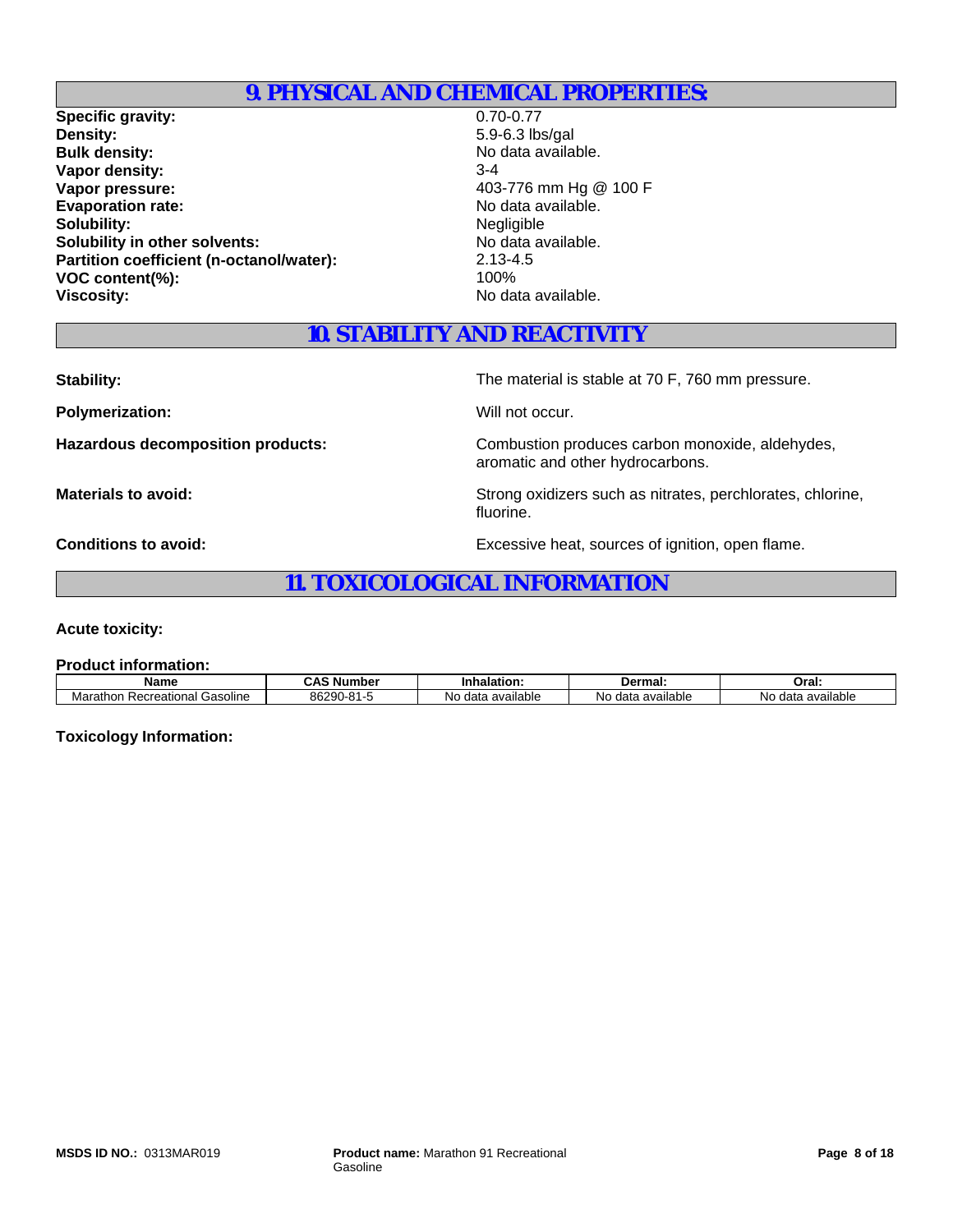BENZENE: Studies of Workers Overexposed to Benzene: Studies of workers exposed to benzene show clear evidence that overexposure can cause cancer and other diseases of the blood forming organs including Acute Myelogenous Leukemia (AML), and Aplastic Anemia (AA), an often fatal disease. Some studies suggest overexposure to benzene may also be associated with Myelodysplastic Syndrome (MDS). Findings from a Case-Control study of workers exposed to benzene was reported during the 2009 Benzene Symposium in Munich included an increase in Acute Myeloid Leukemias and Non-Hodgkins Lymphoid Neoplasms (NHLN) of the subtype follicular lymphoma (FL) in some occupational categories. Some studies of workers exposed to benzene have shown an association with increased rates of chromosome aberrations in circulating lymphocytes. One study of women workers exposed to benzene suggested a weak association with irregular menstruation. However, other studies of workers exposed to benzene have not demonstrated clear evidence of an effect on fertility or reproductive outcome in humans. Benzene can cross the placenta and affect the developing fetus. Cases of AA have been reported in the offspring of persons severely overexposed to benzene. Studies in laboratory animals indicate that prolonged, repeated exposure to high levels of benzene vapor can cause bone marrow suppression and cancer in multiple organ systems. Studies in laboratory animals show evidence of adverse effects on male reproductive organs following high levels of exposure but no significant effects on reproduction have been observed. Embryotoxicity has been reported in studies of laboratory animals but effects were limited to reduced fetal weight and minor skeletal variations. Benzene has been classified as a proven human carcinogen by OSHA and a Group 1 (Carcinogenic to Humans) material by IARC.

The current proposed IARC classification for benzene is summarized as follows: Sufficient evidence for Acute Myeloid Leukemia; limited evidence for Acute Lymphatic Leukemia, Chronic Lymphatic Leukemia, Non-Hodgkin Lymphoma, and Multiple Myeloma.

NAPHTHAS: In a large epidemiological study on over 15,000 employees at several petroleum refineries and amongst residents located near these refineries, no increased risk of kidney cancer was observed in association with gasoline exposures (a similar material). In a similar study, no increased risk of kidney cancer was observed among petroleum refinery workers, but there was a slight trend in the incidence of kidney cancers among service station employees, especially after a 30 year latency period.

ISOPARAFFINS: Studies in laboratory animals have shown that long-term exposure to similar materials (isoparaffins) can cause kidney damage and kidney cancer in male laboratory rats. However, in-depth research indicates that these findings are unique to the male rat, and that these effects are not relevant to humans.

TOLUENE: Case studies of persons abusing toluene suggest isolated incidences of adverse effects on the fetus including birth defects. Abuse of toluene at high concentrations (e.g., glue sniffing and solvent abuse) has been associated with adverse effects on the liver, kidney and nervous system, and can cause CNS depression, cardiac arrhythmias, and death. Studies of workers indicate longterm exposure may be related to impaired color vision and hearing. Some studies of workers suggest longterm exposure may be related to neurobehavioral and cognitive changes. Some of these effects have been observed in laboratory animals following repeated exposure to high levels of toluene. Several studies of workers suggest longterm exposure may be related to small increases in spontaneous abortions and changes in some gonadotropic hormones. However, the weight of evidence does not indicate toluene is a reproductive hazard to humans. Studies in laboratory animals indicate some changes in reproductive organs following high levels of exposure, but no significant effects on mating performance or reproduction were observed. Case studies of persons abusing toluene suggest isolated incidences of adverse effects on the fetus including birth defects. Findings in laboratory animals have been largely negative. Positive findings include small increases in minor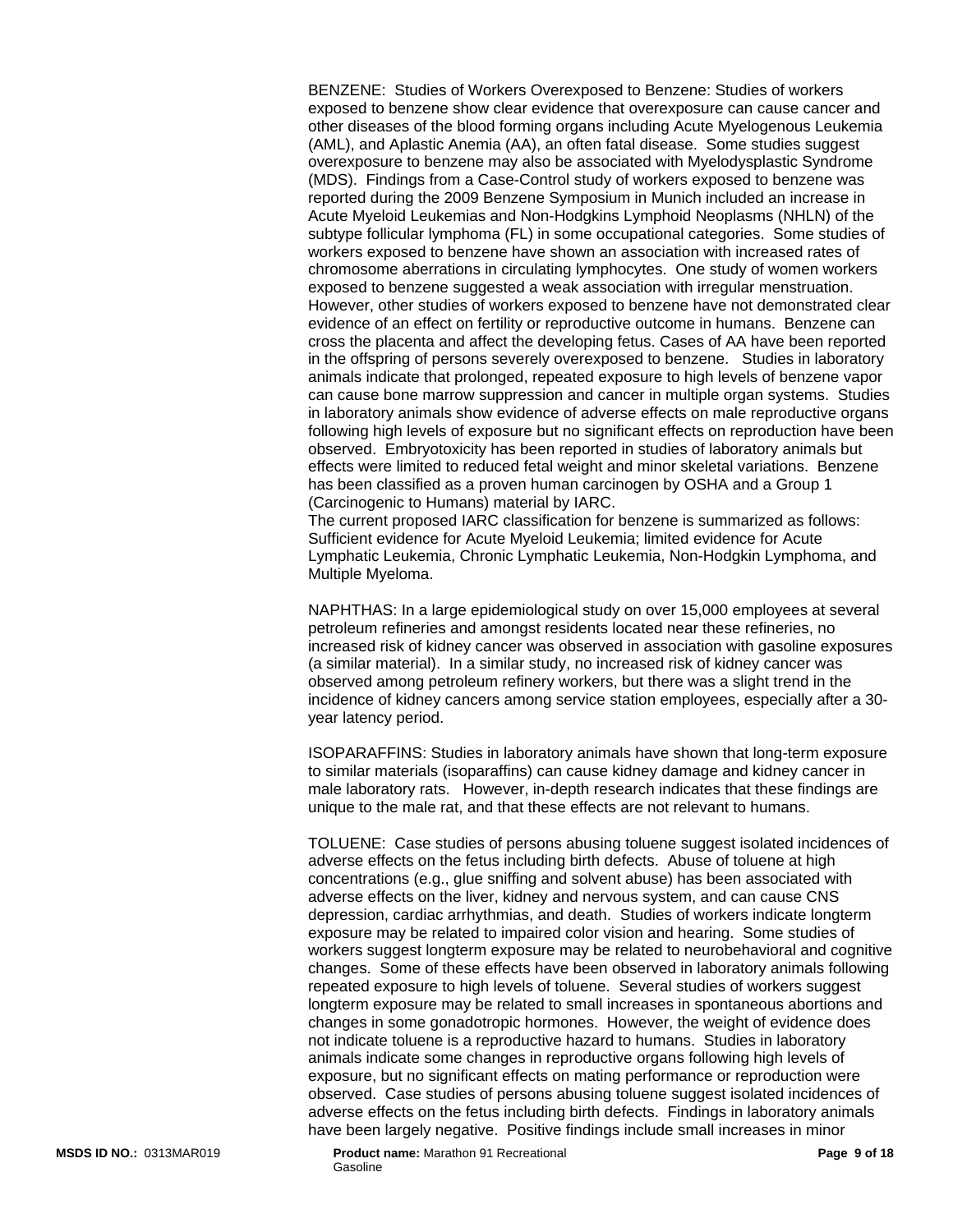skeletal and visceral malformations and developmental delays following very high levels of maternal exposure. Studies of workers indicate long-term exposure may be related to effects on the liver, kidney and blood, but these appear to be limited to changes in serum enzymes and decreased leukocyte counts. Adverse effects on the liver, kidney, thymus and nervous system were observed in animal studies following very high levels of exposure. The relevance of these findings to humans is not clear at this time.

ETHYLBENZENE: Findings from a 2-year inhalation study in rodents conducted by NTP were as follows: Effects were observed only at the highest exposure level (750 ppm). At this level the incidence of renal tumors was elevated in male rats (tubular carcinomas) and female rats (tubular adenomas). The incidence of tumors was also elevated in male mice (alveolar and bronchiolar carcinomas) and female mice (hepatocellular carcinomas). IARC has classified ethyl benzene as "possibly carcinogenic to humans" (Group 2B). Studies in laboratory animals indicate some evidence of post-implantation deaths following high levels of maternal exposure. The relevance of these findings to humans is not clear at this time. Studies in laboratory animals indicate limited evidence of renal malformations, resorptions, and developmental delays following high levels of maternal exposure. The relevance of these findings to humans is not clear at this time. Studies in laboratory animals have demonstrated evidence of ototoxicity (hearing loss) following exposure levels as low as 300 ppm for 5 days. Studies in laboratory animals indicate some evidence of adverse effects on the liver, kidney, thyroid, and pituitary gland.

XYLENES, ALL ISOMERS: Overexposure to xylene may cause upper respiratory tract irritation, headache, cyanosis, blood serum changes, CNS damage and narcosis. Effects may be increased by the use of alcoholic beverages. Evidence of liver and kidney impairment were reported in workers recovering from a gross overexposure. Effects from Prolonged or Repeated Exposure: Impaired neurological function was reported in workers exposed to solvents including xylene. Studies in laboratory animals have shown evidence of impaired hearing following high levels of exposure. Studies in laboratory animals suggest some changes in reproductive organs following high levels of exposure but no significant effects on reproduction were observed. Studies in laboratory animals indicate skeletal and visceral malformations, developmental delays, and increased fetal resorptions following extremely high levels of maternal exposure. The relevance of these observations to humans is not clear at this time. Adverse effects on the liver, kidney, bone marrow (changes in blood cell parameters) were observed in laboratory animals following high levels of exposure. The relevance of these observations to humans is not clear at this time.

C9 AROMATIC HYDROCARBONS: A developmental inhalation study was conducted in laboratory mice. Increased implantation losses, reduced fetal weights, delayed ossification and an increased incidence of cleft palate were observed at the highest exposure level (1,500 ppm). This exposure level was extremely toxic to pregnant female mice (44% mortality). Reduced fetal body weights were also observed at 500 ppm. A multi-generation reproduction inhalation study was conducted in laboratory rats. Reductions in pup weights, pup weight gain, litter size, and pup survival were observed at 1,500 ppm, an exposure level at which significant maternal toxicity was observed. Reduced pup weight gain was also observed at 500 ppm.

NAPHTHALENE: Severe jaundice, neurotoxicity (kernicterus) and fatalities have been reported in young children and infants as a result of hemolytic anemia from overexposure to naphthalene. Persons with Glucose 6-phosphate dehydrogenase (G6PD) deficiency are more prone to the hemolytic effects of naphthalene. Adverse effects on the kidney have been reported in persons overexposed to naphthalene but these effects are believed to be a consequence of hemolytic anemia, and not a direct effect. Hemolytic anemia has been observed in laboratory animals exposed to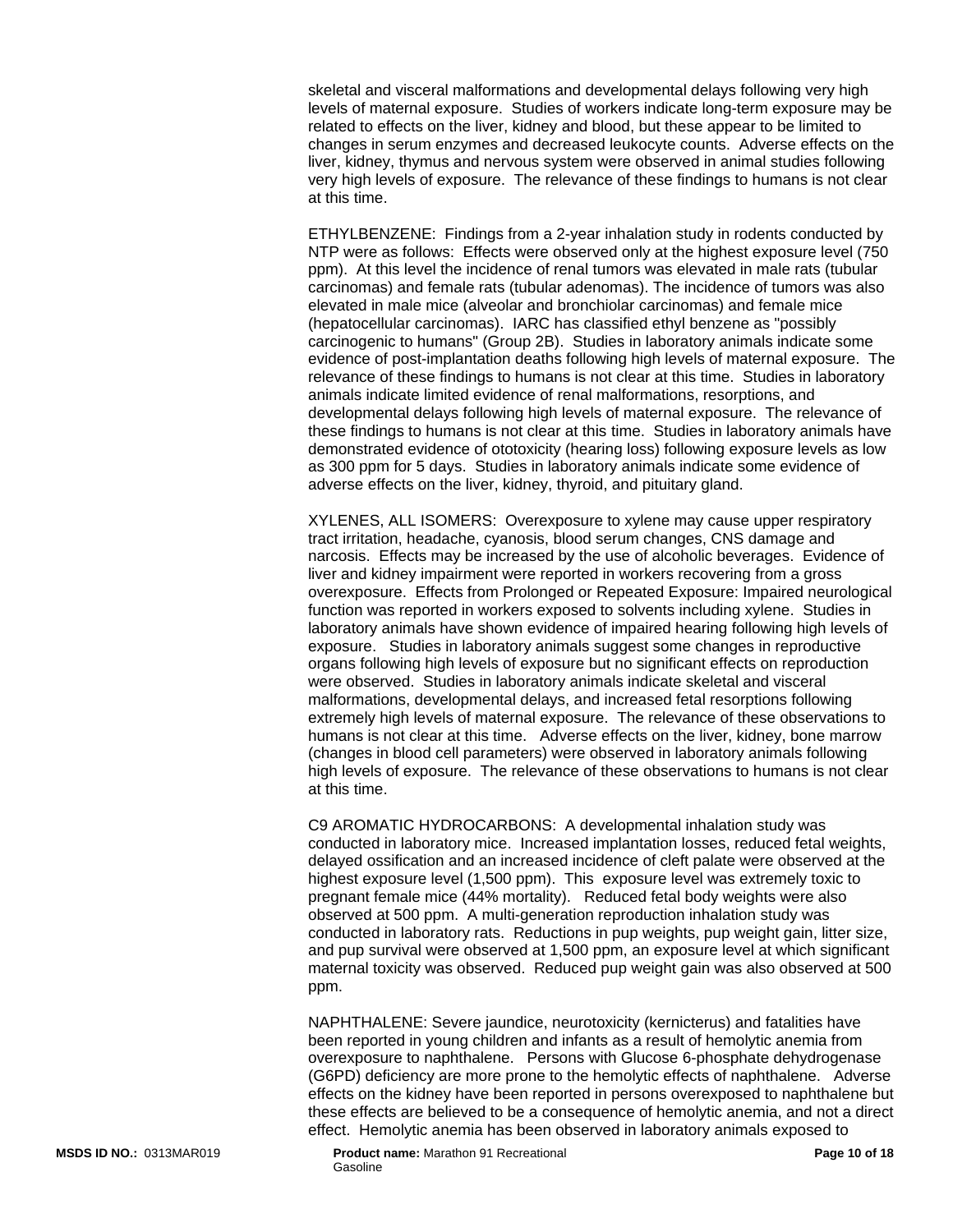naphthalene. Laboratory rodents exposed to naphthalene vapor for 2 years (lifetime studies) developed non-neoplastic and neoplastic tumors and inflammatory lesions of the nasal and respiratory tract. Cataracts and other adverse effects on the eye have been observed in laboratory animals exposed to high levels of naphthalene. Findings from a large number of bacterial and mammalian cell mutation assays have been negative. A few studies have shown chromosomal effects (elevated levels of Sister Chromatid Exchange or chromosomal aberrations) in vitro. Naphthalene has been classified as Possibly Carcinogenic to Humans (2B) by IARC, based on findings from studies in laboratory animals.

N-HEXANE: Long-term or repeated exposure to n-hexane can cause peripheral nerve damage. Initial symptoms are numbness of the fingers and toes. Also, motor weakness can occur in the digits, but may also involve muscles of the arms, thighs and forearms. The onset of these symptoms may be delayed for several months to a year after the beginning of exposure. Testicular atrophy and partial to full loss of the germ cell line were observed in sub-chronic high-dose inhalation studies of laboratory rodents. These effects appeared irreversible. Rodent reproduction studies have shown evidence of reduced fetal weight but no frank malformations.

PENTANES: Studies of pentane isomers in laboratory animals indicate exposure to extremely high levels (roughly 10 vol.%) may induce cardiac arrhythmias (irregular heartbeats) which may be serious or fatal.

CARBON MONOXIDE: is a chemical asphyxiant with no warning properties (such as odor). At 400-500 ppm for 1 hour headache and dyspnea may occur. If activity is increased, symptoms of overexposure may include nausea, irritability, increased respiration, tinnitus, sweating, chest pain, confusion, impaired judgement, dizziness, weakness, drowsiness, ataxia, irregular heart beat, cyanosis and pallor. Levels in excess of 1000 ppm can result in collapse, loss of conciousness, respiratory failure and death. Extremely high concentrations (12,800 ppm) can cause immediate unconsciousness and death in 1-3 minutes. Repeated anoxia can lead to central nervous system damage and peripheral neuropathy, with loss of sensation in the fingers, amnesia, and mental deterioration and possible congestive heart failure. Damage may also occur to the fetus, lung, liver, kidney, spleen, cardiovascular system and other organs.

COMBUSTION ENGINE EXHAUST: Chronic inhalation studies of gasoline engine exhaust in mice, rats and hamsters did not produce any carcinogenic effects. Condensates/extracts of gasoline engine exhaust produced an increase in tumors compared to controls when testing by skin painting, subcutaneous injection, intratracheal instillation or implantation into the lungs.

Altered mental state, drowsiness, peripheral motor neuropathy, irreversible brain damage (so-called Petrol Sniffers Encephalopathy), delirium, seizures, and sudden death have been reported from repeated overexposure to some hydrocarbon solvents, naphthas, and gasoline.

#### **TARGET ORGANS:** central nervous system, brain, peripheral nervous system, auditory system, respiratory system, mucous membranes, lungs, skin, eyes, heart, blood bloodforming organs, bone marrow, reproductive organs, testes, ovaries, immune system, lymphatics, thymus, thyroid, pituitary gland,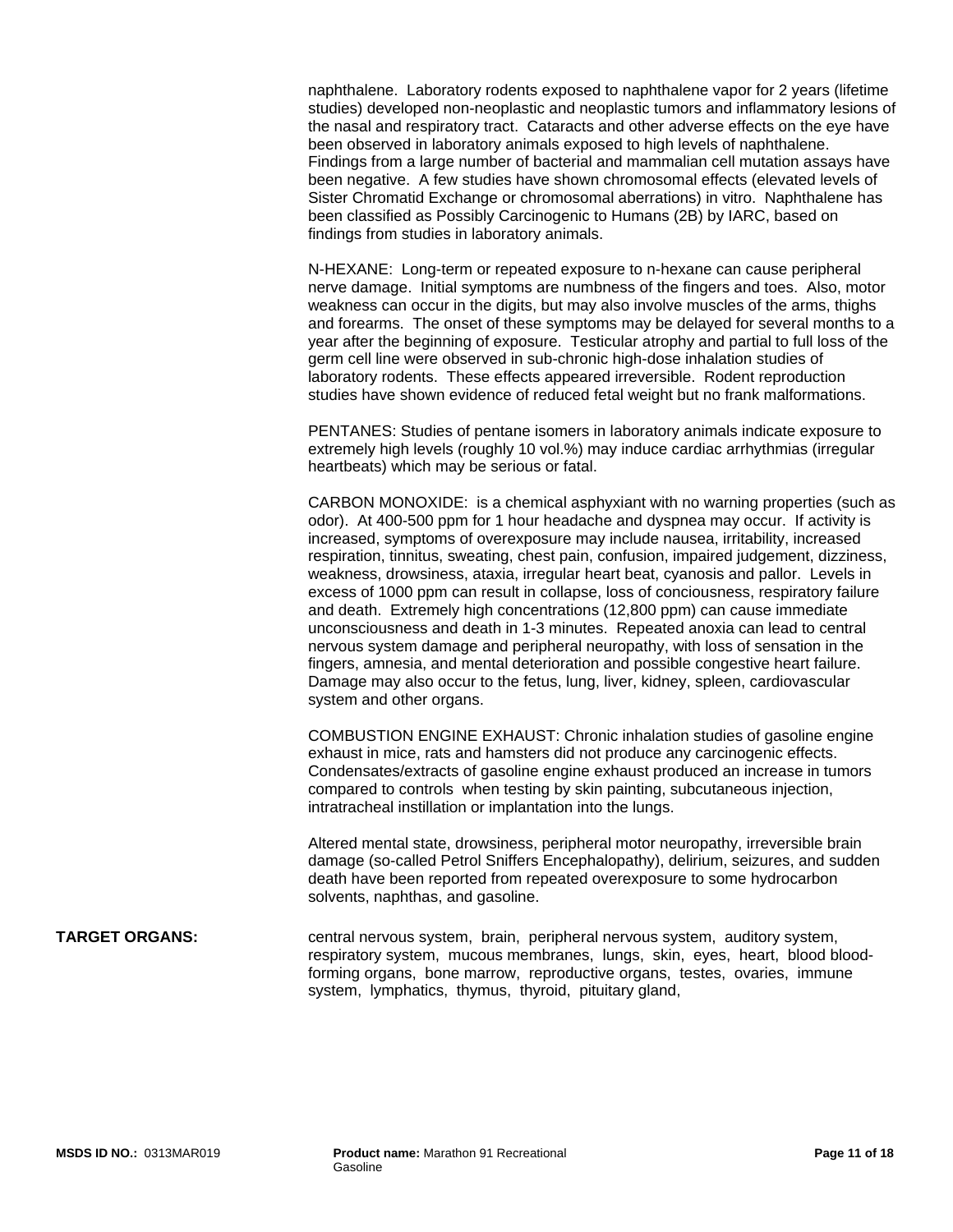## **12. ECOTOXICOLOGICAL INFORMATION**

| <b>Mobility:</b>                   | May partition into air, soil and water.             |
|------------------------------------|-----------------------------------------------------|
| <b>Ecotoxicity:</b>                | Toxic to aquatic organisms.                         |
| <b>Bioaccummulation:</b>           | Not expected to bioaccumulate in aquatic organisms. |
| <b>Persistance/Biodegradation:</b> | Readily biodegradable in the environment.           |

## **13. DISPOSAL CONSIDERATIONS**

**Cleanup Considerations:** This product as produced is not specifically listed as an EPA RCRA hazardous waste according to federal regulations (40 CFR 261). However, when discarded or disposed of, it may meet the criteria of an "characteristic" hazardous waste. This product could also contain benzene at >0.5 ppm and could exhibit the characteristics of "toxicity" as determined by the toxicity characteristic leaching procedure (TCLP). This material could become a hazardous waste if mixed or contaminated with a hazardous waste or other substance(s). It is the responsibility of the user to determine if disposal material is hazardous according to federal, state and local regulations.

**14. TRANSPORT INFORMATION**

## **49 CFR 172.101:**

### **DOT:**

 **Transport Information:** This material when transported via US commerce would be regulated by DOT Regulations.

| Gasoline       |
|----------------|
| <b>UN 1203</b> |
| 3              |
|                |
| Not appli      |
|                |

**UN 1203**<br>3 **Not applicable.** 

| Proper shipping name:        | Gasoline |
|------------------------------|----------|
| <b>UN/Identification No:</b> | UN 1203  |
| <b>Hazard Class:</b>         |          |
| <b>Packing group:</b>        |          |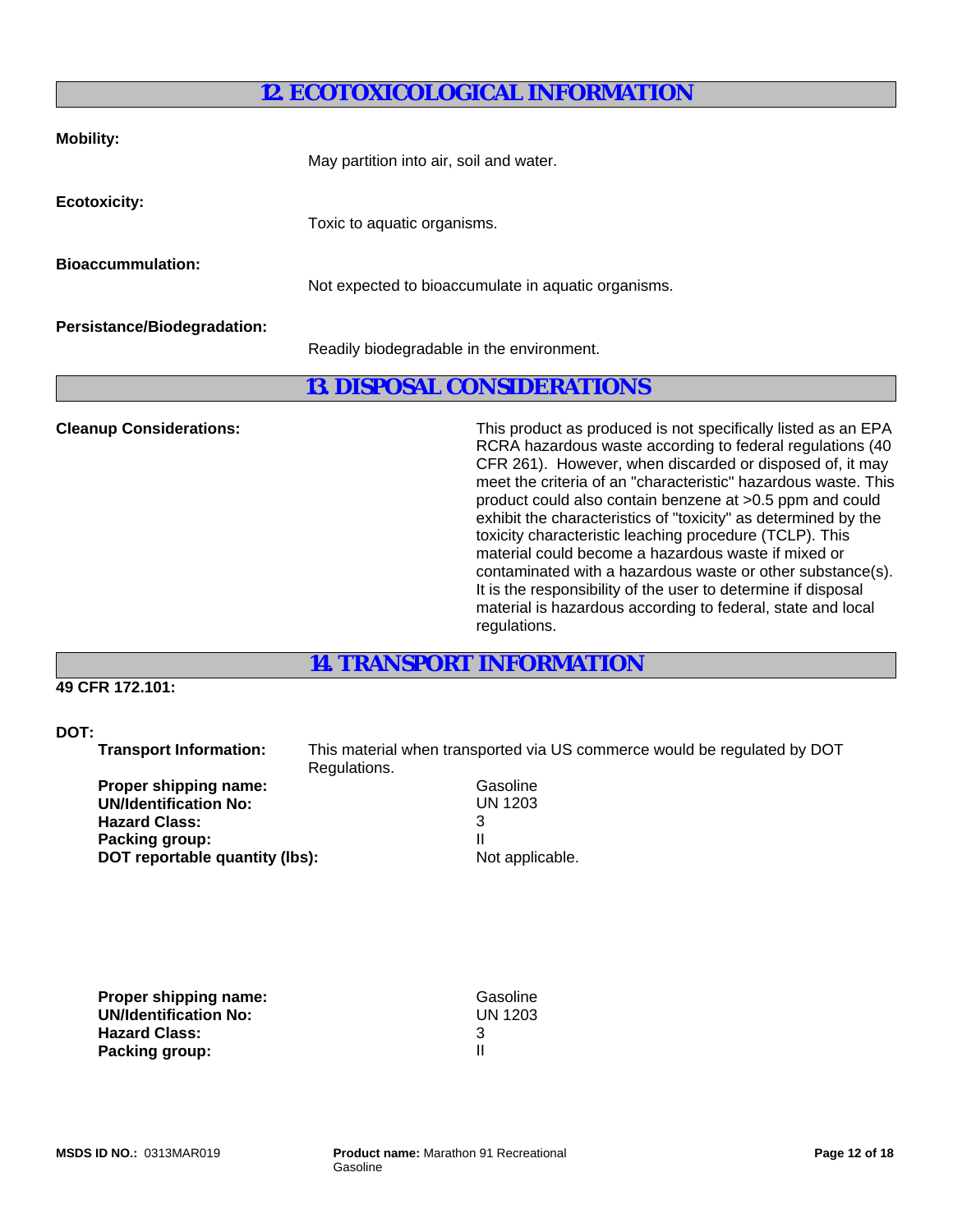## **15. REGULATORY INFORMATION**

### **US Federal Regulatory Information:**

US TSCA Chemical Inventory Section 8(b): This product and/or its components are listed on the TSCA Chemical Inventory.

OSHA Hazard Communication Standard: This product has been evaluated and determined to be hazardous as defined in OSHA's Hazard Communication Standard.

### **EPA Superfund Amendment & Reauthorization Act (SARA):**

**SARA Section 302:** This product contains the following component(s) that have been listed on EPA's Extremely Hazardous Substance (EHS) List:

| Name                     | <b>CERCLA/SARA - Section 302 Extremely Hazardous Substances and TPQs</b> |
|--------------------------|--------------------------------------------------------------------------|
| Saturated Hydrocarbons   | <b>NA</b>                                                                |
| Aromatic Hydrocarbons    | <b>NA</b>                                                                |
| Unsaturated Hydrocarbons | <b>NA</b>                                                                |
| Toluene                  | <b>NA</b>                                                                |
| Xvlene                   | <b>NA</b>                                                                |
| 1,2,4-Trimethylbenzene   | <b>NA</b>                                                                |
| Benzene                  | <b>NA</b>                                                                |
| Hexane                   | <b>NA</b>                                                                |
| Ethyl Benzene            | <b>NA</b>                                                                |
| Naphthalene              | <b>NA</b>                                                                |

**SARA Section 304:** This product contains the following component(s) identified either as an EHS or a CERCLA Hazardous substance which in case of a spill or release may be subject to SARA reporting requirements:

| Name                     | <b>CERCLA/SARA - Hazardous Substances and their Reportable Quantities</b> |  |
|--------------------------|---------------------------------------------------------------------------|--|
| Saturated Hydrocarbons   | <b>NA</b>                                                                 |  |
| Aromatic Hydrocarbons    | <b>NA</b>                                                                 |  |
| Unsaturated Hydrocarbons | <b>NA</b>                                                                 |  |
| Toluene                  | $= 454$ kg final RQ                                                       |  |
| Xylene                   | $= 100$ lb final RQ                                                       |  |
|                          | $= 45.4$ kg final RQ                                                      |  |
| 1,2,4-Trimethylbenzene   | <b>NA</b>                                                                 |  |
| Benzene                  | $= 10$ lb final RQ                                                        |  |
|                          | $= 4.54$ kg final RQ                                                      |  |
| Hexane                   | $= 2270$ kg final RQ                                                      |  |
|                          | $= 5000$ lb final RQ                                                      |  |
| Ethyl Benzene            | $= 1000$ lb final RQ                                                      |  |
| $= 454$ kg final RQ      |                                                                           |  |
| Naphthalene              | $= 100$ lb final RQ                                                       |  |
|                          | $= 45.4$ kg final RQ                                                      |  |

**SARA Section 311/312** The following EPA hazard categories apply to this product:

Acute Health Hazard Chronic Health Hazard Fire Hazard

**SARA Section 313:** This product contains the following component(s) that may be subject to reporting on the Toxic Release Inventory (TRI) From R:

| <b>Name</b>              | <b>CERCLA/SARA 313 Emission reporting:</b> |  |
|--------------------------|--------------------------------------------|--|
| Saturated Hydrocarbons   | None                                       |  |
| Aromatic Hydrocarbons    | None                                       |  |
| Unsaturated Hydrocarbons | None                                       |  |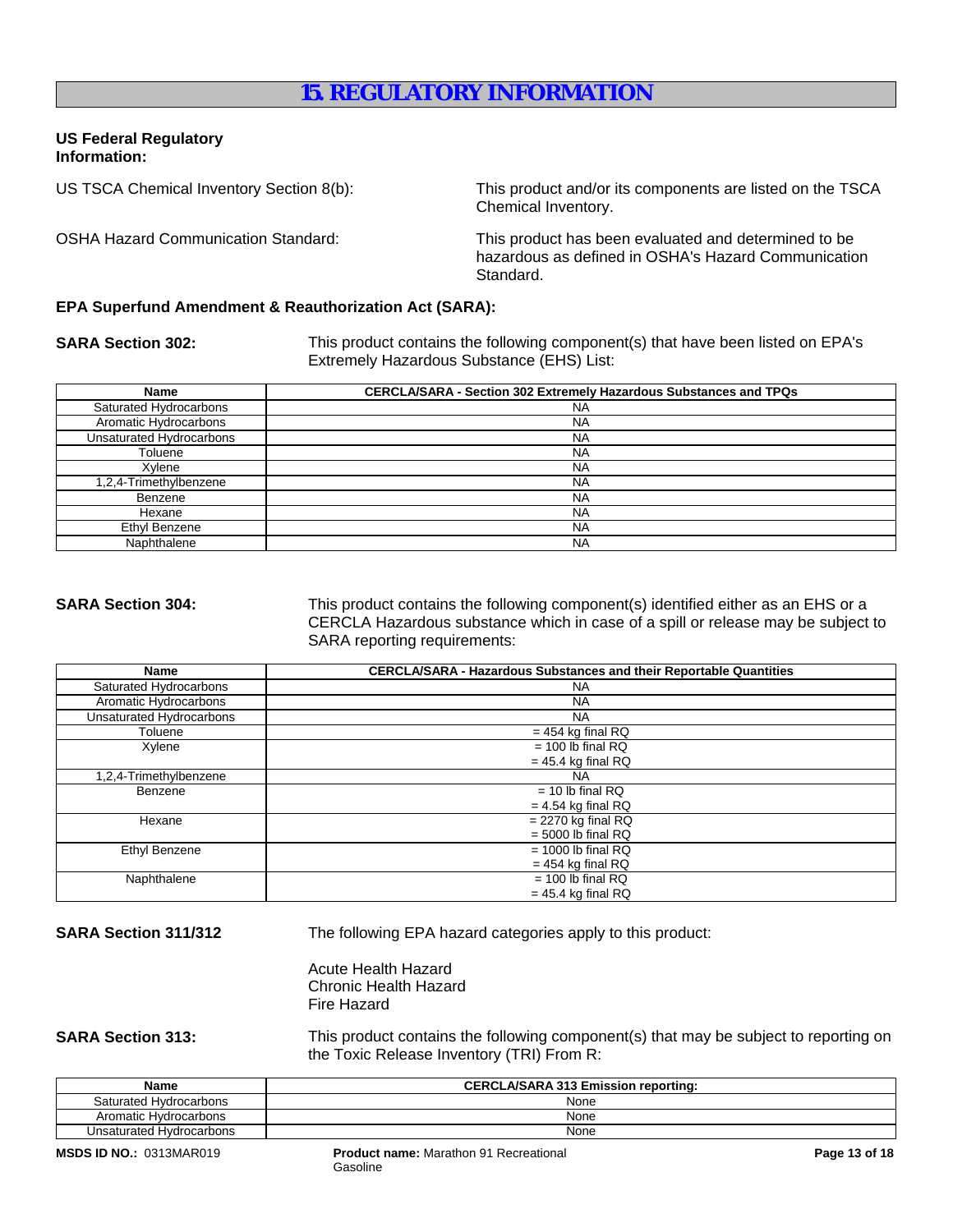| Name                   | <b>CERCLA/SARA 313 Emission reporting:</b> |  |
|------------------------|--------------------------------------------|--|
| Toluene                | $= 1.0$ % de minimis concentration         |  |
| Xvlene                 | $= 1.0$ % de minimis concentration         |  |
| 1,2,4-Trimethylbenzene | $= 1.0$ % de minimis concentration         |  |
| Benzene                | $= 0.1$ % de minimis concentration         |  |
| Hexane                 | $= 1.0$ % de minimis concentration         |  |
| Ethyl Benzene          | $= 0.1$ % de minimis concentration         |  |
| Naphthalene            | $= 0.1$ % de minimis concentration         |  |
|                        |                                            |  |

#### **State and Community Right-To-Know Regulations:**

The following component(s) of this material are identified on the regulatory lists below:

## Saturated Hydrocarbons

| Louisiana Right-To-Know:                                 | Not Listed        |
|----------------------------------------------------------|-------------------|
| California Proposition 65:                               | Not Listed        |
| New Jersey Right-To-Know:                                | Not Listed.       |
| Pennsylvania Right-To-Know:                              | Not Listed.       |
| Massachusetts Right-To Know:                             | Not Listed.       |
| Florida substance List:                                  | Not Listed.       |
| Rhode Island Right-To-Know:                              | Not Listed        |
| Michigan critical materials register list:               | Not Listed.       |
| Massachusetts Extraordinarily Hazardous                  | Not Listed        |
| Substances:                                              |                   |
| California - Regulated Carcinogens:                      | <b>Not Listed</b> |
| Pennsylvania RTK - Special Hazardous<br>Substances:      | <b>Not Listed</b> |
| New Jersey - Special Hazardous Substances:               | Not Listed        |
| New Jersey - Environmental Hazardous<br>Substances List: | <b>Not Listed</b> |
| Illinois - Toxic Air Contaminants                        | Not Listed        |
| New York - Reporting of Releases Part 597 -              | <b>Not Listed</b> |
| List of Hazardous Substances:                            |                   |
| Aromatic Hydrocarbons                                    |                   |
| Louisiana Right-To-Know:                                 | Not Listed        |
| California Proposition 65:                               | Not Listed        |
| New Jersey Right-To-Know:                                | Not Listed.       |
| Pennsylvania Right-To-Know:                              | Not Listed.       |
| Massachusetts Right-To Know:                             | Not Listed.       |
| Florida substance List:                                  | Not Listed.       |
| Rhode Island Right-To-Know:                              | Not Listed        |
| Michigan critical materials register list:               | Not Listed.       |
| Massachusetts Extraordinarily Hazardous                  | Not Listed        |
| Substances:                                              |                   |
| California - Regulated Carcinogens:                      | Not Listed        |
| Pennsylvania RTK - Special Hazardous<br>Substances:      | <b>Not Listed</b> |
| New Jersey - Special Hazardous Substances:               | Not Listed        |
| New Jersey - Environmental Hazardous                     | <b>Not Listed</b> |
| Substances List:                                         |                   |
| Illinois - Toxic Air Contaminants                        | Not Listed        |
| New York - Reporting of Releases Part 597 -              | <b>Not Listed</b> |
| List of Hazardous Substances:                            |                   |
| <b>Unsaturated Hydrocarbons</b>                          |                   |
| Louisiana Right-To-Know:                                 | Not Listed        |
| California Proposition 65:                               | Not Listed        |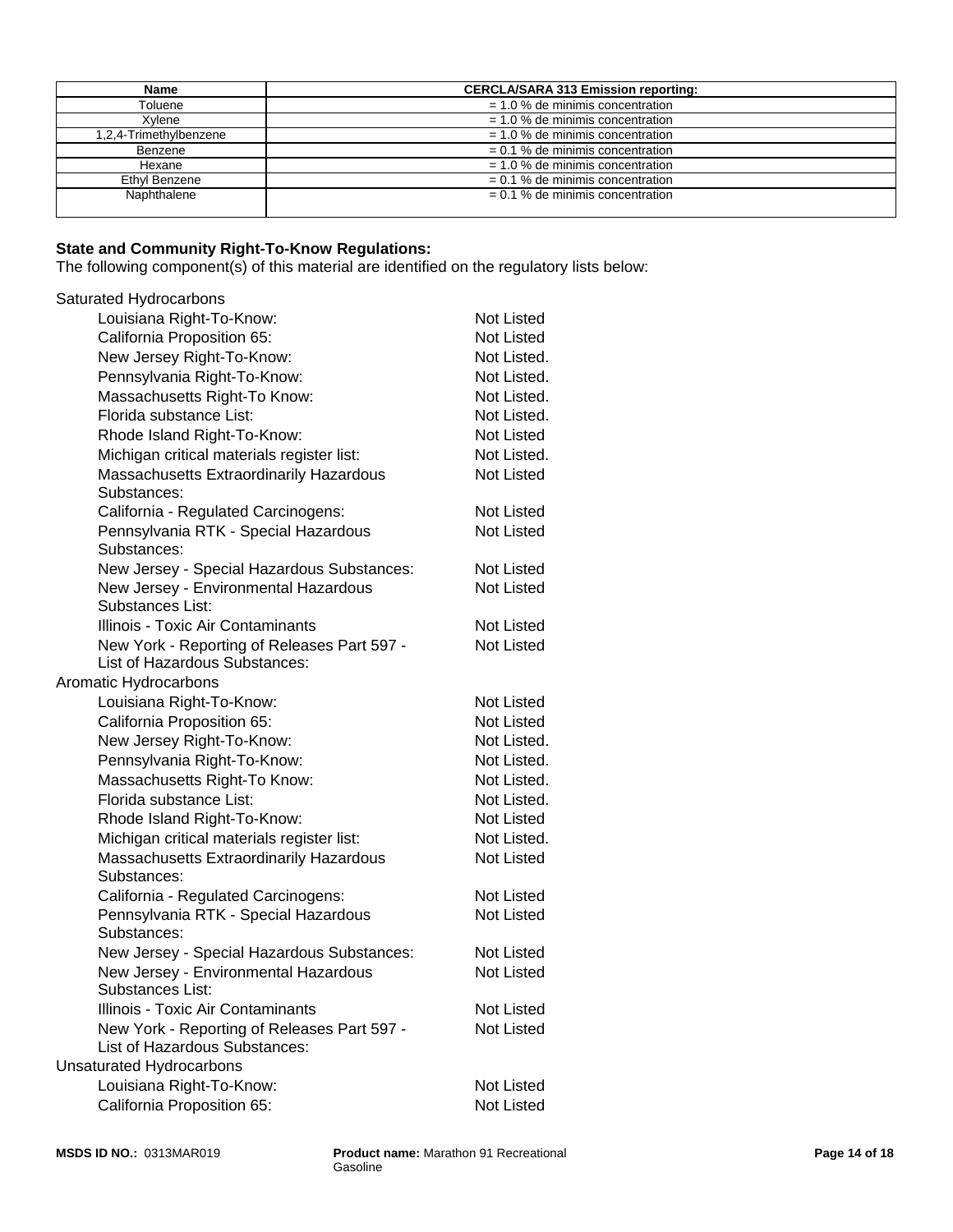|         | Saturated Hydrocarbons                                                       |                                                |
|---------|------------------------------------------------------------------------------|------------------------------------------------|
|         | New Jersey Right-To-Know:                                                    | Not Listed.                                    |
|         | Pennsylvania Right-To-Know:                                                  | Not Listed.                                    |
|         | Massachusetts Right-To Know:                                                 | Not Listed.                                    |
|         | Florida substance List:                                                      | Not Listed.                                    |
|         | Rhode Island Right-To-Know:                                                  | Not Listed                                     |
|         | Michigan critical materials register list:                                   | Not Listed.                                    |
|         | Massachusetts Extraordinarily Hazardous                                      | Not Listed                                     |
|         | Substances:                                                                  |                                                |
|         | California - Regulated Carcinogens:                                          | Not Listed                                     |
|         | Pennsylvania RTK - Special Hazardous<br>Substances:                          | <b>Not Listed</b>                              |
|         | New Jersey - Special Hazardous Substances:                                   | <b>Not Listed</b>                              |
|         | New Jersey - Environmental Hazardous<br>Substances List:                     | <b>Not Listed</b>                              |
|         | Illinois - Toxic Air Contaminants                                            | Not Listed                                     |
|         | New York - Reporting of Releases Part 597 -<br>List of Hazardous Substances: | <b>Not Listed</b>                              |
|         |                                                                              |                                                |
| Toluene |                                                                              |                                                |
|         | Louisiana Right-To-Know:                                                     | <b>Not Listed</b>                              |
|         | California Proposition 65:                                                   | developmental toxicity, initial date 1/1/91    |
|         | New Jersey Right-To-Know:                                                    | sn 1866                                        |
|         | Pennsylvania Right-To-Know:                                                  | Environmental hazard                           |
|         | Massachusetts Right-To Know:                                                 | Present                                        |
|         | Florida substance List:                                                      | Not Listed.                                    |
|         | Rhode Island Right-To-Know:                                                  | Toxic (skin); Flammable (skin)                 |
|         | Michigan critical materials register list:                                   | = 100 lb Annual usage threshold                |
|         | Massachusetts Extraordinarily Hazardous<br>Substances:                       | <b>Not Listed</b>                              |
|         | California - Regulated Carcinogens:                                          | <b>Not Listed</b>                              |
|         | Pennsylvania RTK - Special Hazardous<br>Substances:                          | <b>Not Listed</b>                              |
|         | New Jersey - Special Hazardous Substances:                                   | flammable - third degree; teratogen            |
|         | New Jersey - Environmental Hazardous<br>Substances List:                     | SN 1866 TPQ 500 lb                             |
|         | Illinois - Toxic Air Contaminants                                            | Present                                        |
|         | New York - Reporting of Releases Part 597 -                                  | $= 1$ lb RQ land/water                         |
|         | List of Hazardous Substances:                                                | $= 1000$ lb RQ<br>air                          |
| Xylene  |                                                                              |                                                |
|         | Louisiana Right-To-Know:                                                     | <b>Not Listed</b>                              |
|         | California Proposition 65:                                                   | Not Listed                                     |
|         |                                                                              | sn 2014                                        |
|         | New Jersey Right-To-Know:                                                    |                                                |
|         | Pennsylvania Right-To-Know:                                                  | Environmental hazard                           |
|         | Massachusetts Right-To Know:                                                 | Present                                        |
|         | Florida substance List:                                                      | Not Listed.                                    |
|         | Rhode Island Right-To-Know:                                                  | Toxic (skin); Flammable (skin)                 |
|         | Michigan critical materials register list:                                   | = 100 lb Annual usage threshold<br>all isomers |
|         | Massachusetts Extraordinarily Hazardous<br>Substances:                       | <b>Not Listed</b>                              |
|         | California - Regulated Carcinogens:                                          | <b>Not Listed</b>                              |
|         | Pennsylvania RTK - Special Hazardous                                         | Not Listed                                     |
|         | Substances:                                                                  |                                                |
|         | New Jersey - Special Hazardous Substances:                                   | flammable - third degree                       |
|         |                                                                              |                                                |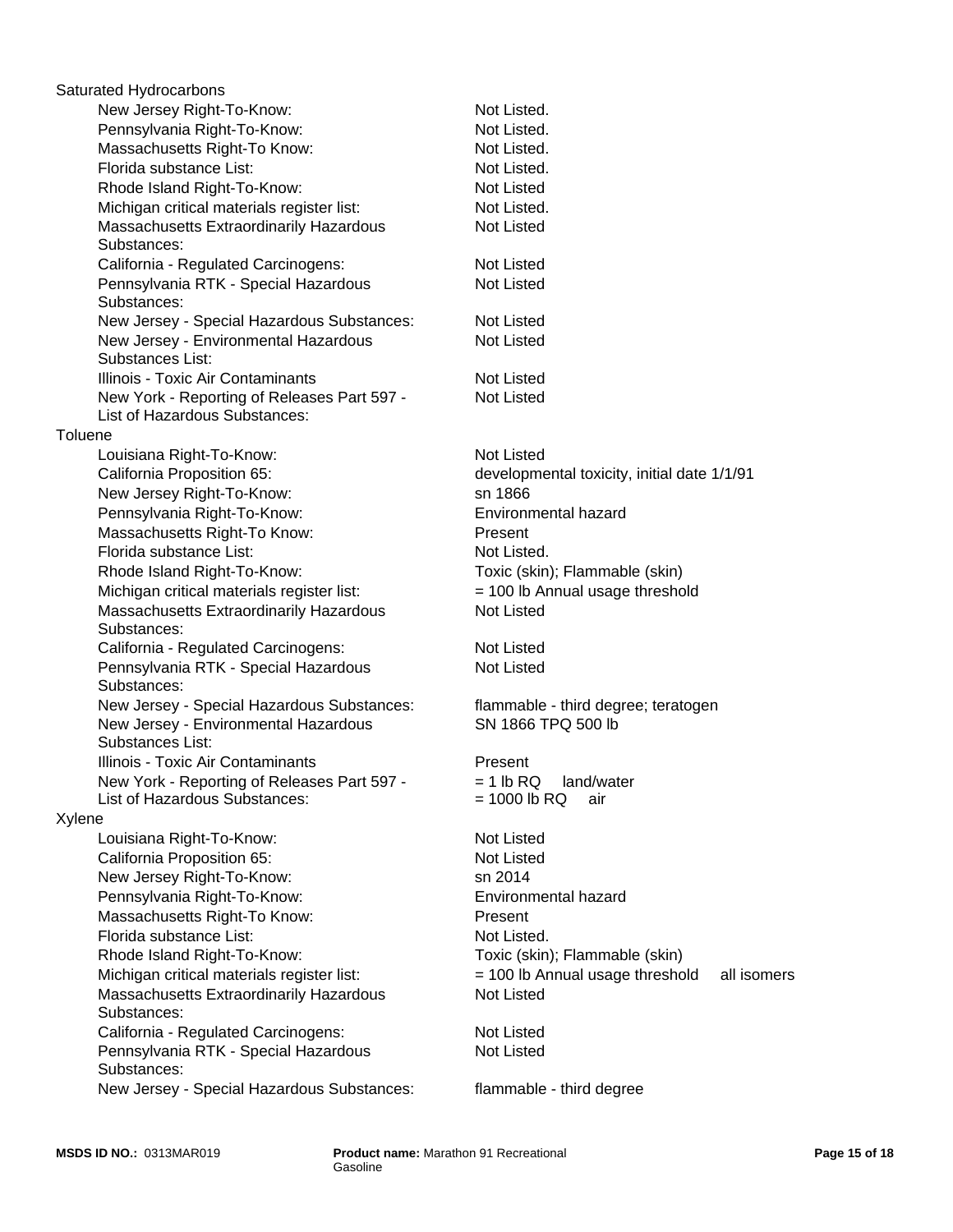New Jersey - Environmental Hazardous Substances List: Illinois - Toxic Air Contaminants **Present** New Jersey Right-To-Know: sn 2716 New York - Reporting of Releases Part 597 - List of Hazardous Substances: New Jersey - Environmental Hazardous Substances List: Benzene Pennsylvania Right-To-Know: Louisiana Right-To-Know: Not Listed New York - Reporting of Releases Part 597 - List of Hazardous Substances: California Proposition 65: carcinogen, initial date 2/27/87 New Jersey Right-To-Know: sn 0197 Massachusetts Right-To Know: Nassachusetts Right-To Know: Massachusetts Right-To Know: Carcinogen; Extraordinarily hazardous Florida substance List: Not Listed. Florida substance List: Not Listed. Rhode Island Right-To-Know: Toxic (skin); Flammable (skin); Carcinogen (skin) 1,2,4-Trimethylbenzene Michigan critical materials register list:  $= 100$  lb Annual usage threshold Rhode Island Right-To-Know: Massachusetts Extraordinarily Hazardous Substances: Saturated Hydrocarbons California - Regulated Carcinogens: Not Listed Pennsylvania RTK - Special Hazardous Substances: Michigan critical materials register list: Not Listed. New Jersey - Environmental Hazardous Substances List: Louisiana Right-To-Know: Illinois - Toxic Air Contaminants **Present** Massachusetts Extraordinarily Hazardous Substances: New York - Reporting of Releases Part 597 - List of Hazardous Substances: Hexane California - Regulated Carcinogens: Louisiana Right-To-Know: Not Listed Illinois - Toxic Air Contaminants California Proposition 65: Not Listed New Jersey Right-To-Know: sn 1340 Pennsylvania RTK - Special Hazardous Substances: Pennsylvania Right-To-Know: Present California Proposition 65: Massachusetts Right-To Know: Present New Jersey - Special Hazardous Substances:

SN 2716 TPQ 500 lb Not Listed Environmental hazard developmental toxicity, initial date 12/26/97 male reproductive toxicity, initial date 12/26/97  $= 1$  lb RQ land/water  $= 1000$  lb RQ air Pennsylvania Right-To-Know: Environmental hazard; Special hazardous substance SN 2014 TPQ 500 lb carcinogen; extraordinarily hazardous **Toxic** Present New Jersey - Special Hazardous Substances: carcinogen; flammable - third degree; mutagen; teratogen SN 0197 TPQ 500 lb Not Listed Not Listed Not Listed Present Not Listed Not Listed Not Listed

> $= 1$  lb RQ land/water  $= 10$  lb RQ air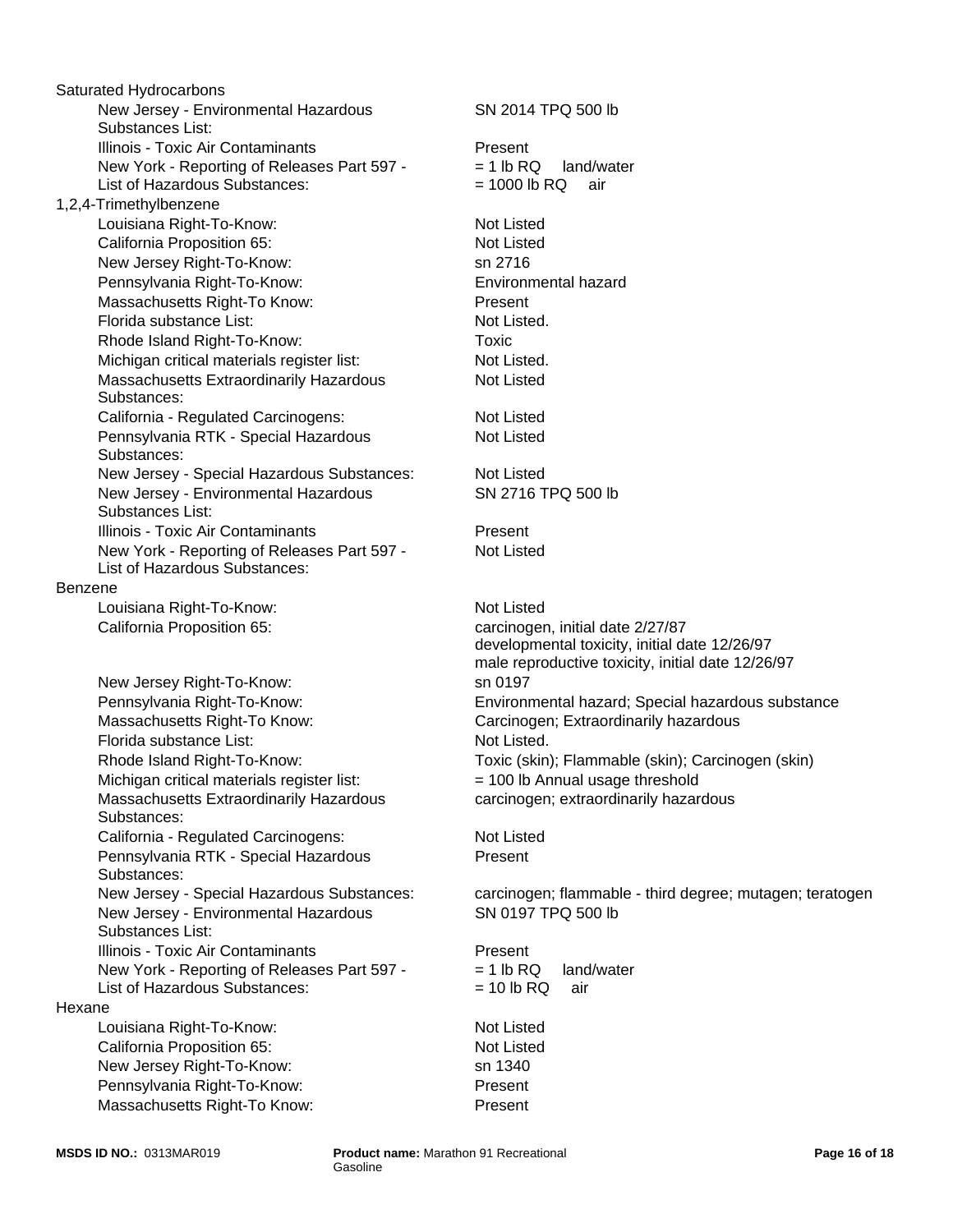Pennsylvania RTK - Special Hazardous Substances: Florida substance List: Not Listed. Rhode Island Right-To-Know: Toxic; Flammable New Jersey - Special Hazardous Substances: Michigan critical materials register list: Not Listed. Florida substance List: Massachusetts Extraordinarily Hazardous Substances: California - Regulated Carcinogens: Not Listed New Jersey - Environmental Hazardous Substances List: Pennsylvania RTK - Special Hazardous Substances: Michigan critical materials register list: Not Listed. New Jersey - Special Hazardous Substances: carcinogen; flammable - third degree New Jersey - Environmental Hazardous Substances List: Illinois - Toxic Air Contaminants **Present** Illinois - Toxic Air Contaminants **Present**  New York - Reporting of Releases Part 597 - List of Hazardous Substances: New York - Reporting of Releases Part 597 - List of Hazardous Substances: Naphthalene Louisiana Right-To-Know: Not Listed Massachusetts Extraordinarily Hazardous Substances: California Proposition 65: carcinogen, initial date 4/19/02 Ethyl Benzene New Jersey Right-To-Know: sn 1322 Saturated Hydrocarbons Pennsylvania Right-To-Know: Environmental hazard Louisiana Right-To-Know: Not Listed Massachusetts Right-To Know: Present Florida substance List: Not Listed. Rhode Island Right-To-Know: Toxic; Flammable California Proposition 65: carcinogen, initial date 6/11/04 Michigan critical materials register list: Not Listed. California - Regulated Carcinogens: Not Listed Massachusetts Extraordinarily Hazardous Substances: New Jersey Right-To-Know: California - Regulated Carcinogens: Not Listed Pennsylvania RTK - Special Hazardous Substances: Rhode Island Right-To-Know: Pennsylvania Right-To-Know: Environmental hazard Massachusetts Right-To Know:

New Jersey - Special Hazardous Substances: carcinogen

Present Not Listed flammable - third degree Not Listed SN 1340 TPQ 500 lb Not Listed SN 0851 TPQ 500 lb Not Listed.  $= 1$  lb RQ land/water  $= 1000$  lb RQ air  $= 1$  lb RQ air  $= 1$  lb RQ land/water Not Listed Not Listed sn 0851 Toxic; Flammable

Not Listed